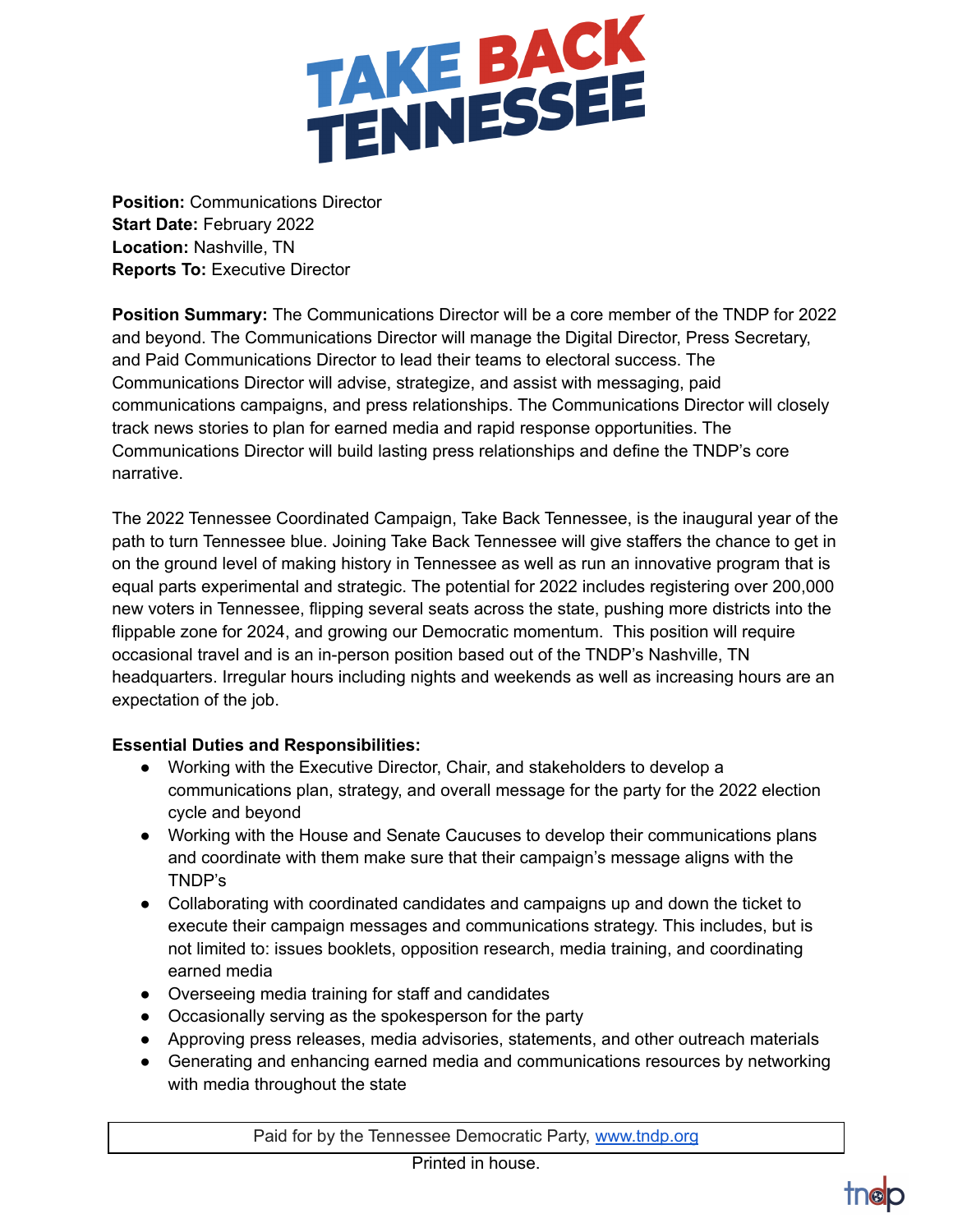

- Working with the TNDP leadership and political/field directors, finance and communications staff, consultants, and Democratic leaders to achieve our online goals
- Tracking breaking news that can be amplified online and through earned media events
- Strategizing on and managing a communications calendar and plan
- Identifying opportunities for online engagement and tracking digital trends to grow our online program
- Managing communications staff who may also manage their own departments
- Develop creative storytelling ideas to support Democratic policy priorities
- Work with the Finance Director and vendors to administer the party's fundraising program
- Work with and train staff, candidates, and county parties to make sure they're using communications tools effectively to amplify their message properly and using industry best practices
- Maintain a working knowledge of best practices for using communications tools in a political environment
- Facilitating press conferences and other earned media events
- Be a resource for county parties, staff, elected officials and candidates on communications strategy, providing trainings to committees yearly and quarterly as needed
- Strategically publicize the goals, platform, activities, and accomplishments of Democrats in the media and with key constituencies
- Oversee a multidisciplinary department that drives proactive communications, rapid response messaging, and brand identity
- Prepare and execute short and long-term communications plans
- Work with the Democratic National Committee (DNC), campaigns, elected Democrats, and local Democratic Committees to coordinate press and communications strategy and assist as needed
- Other duties as assigned

## **Preferred Qualifications:**

- Have reliable transportation and a valid driver's license
- Proficient in using CMSs. (Wordpress, Cloudflare, HiFi, Drupal, etc.)
- Experience with video editing for web ideally on Final Cut, Adobe Premiere, iMovie, or similar software
- Ability to create persuasive visual communications for use in online content, visual presentations, written reports, etc
- Basic videography and photography skills preferred
- Knowledge of NGP, VAN, ActBlue, field tools

## **Required Qualifications:**

● 5+ years working in political campaigns, advocacy, and/or non-profits

Paid for by the Tennessee Democratic Party, [www.tndp.org](http://www.tndp.org/)

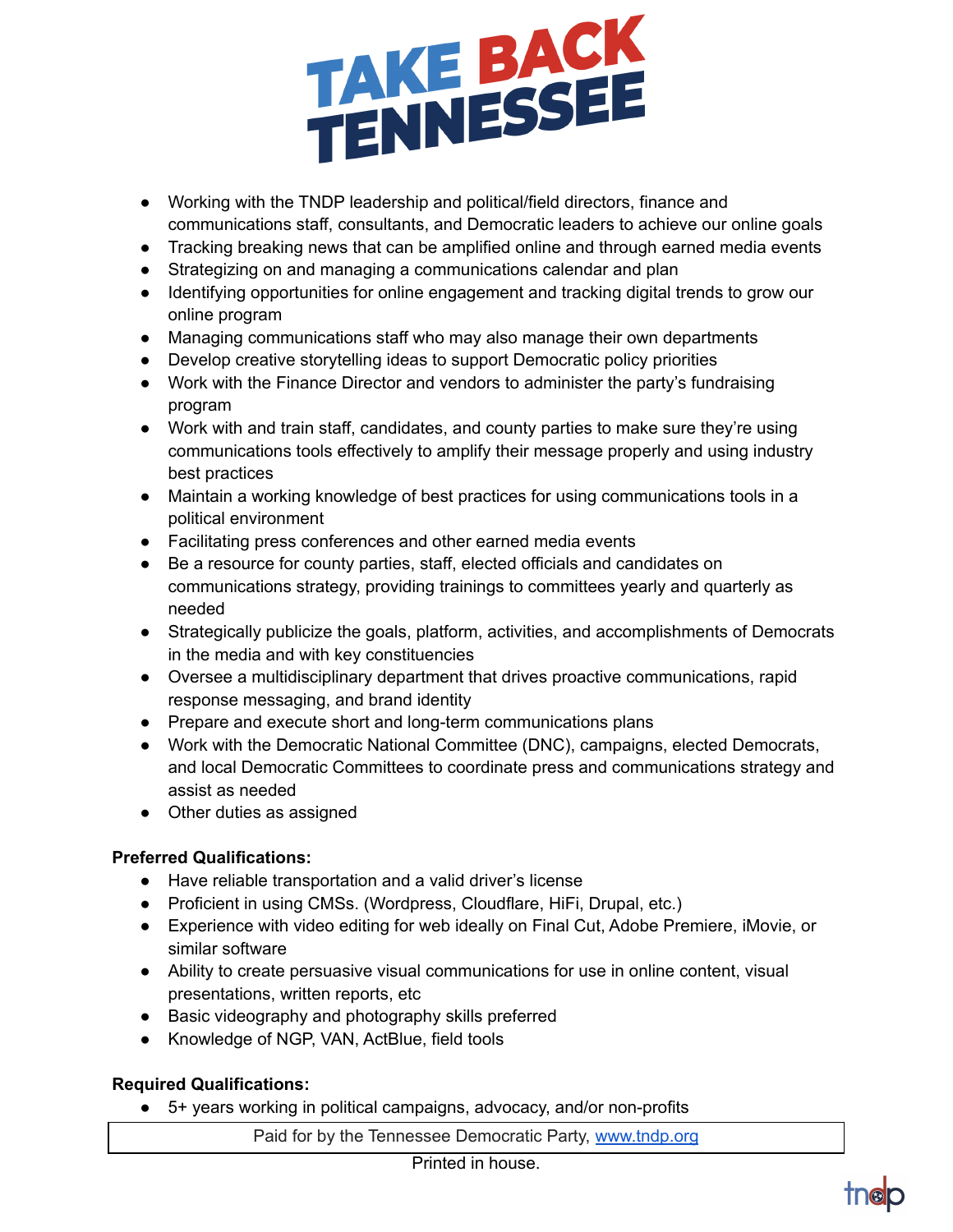

- 4+ years working in political communications with 2+ years in a managerial or department leadership role
- Previous record of working and communicating with multiple stakeholders
- Proven ability to execute creative earned media campaigns
- Experience executing traditional and digital communications strategies
- Excellent computer skills, grammatical and copy-editing skills, writing and verbal communication skills
- Must be creative, possess exceptional writing skills, and experience managing all aspects of digital, social media, paid comms, press, and other traditional communications mediums
- Strong on-the-record expertise and experience with managing communications staff
- Knowledge and comfort with social media platforms and advertising, Google Suite, HTML, WordPress, Canva, Adobe Creative Suite or other graphic systems
- Experience in fundraising through communications and digital
- Experience recruiting and retaining lasting press relationships
- Experience writing and coaching others to write LTEs, OpEds, and more
- Experience press training and preparing candidates for debates, forums, interviews, and more
- Comfortable with technology and learning new tech systems
- Solutions-oriented, creative, and flexible every day will look different, and it's important to have a positive attitude, be a team player, and find creative solutions
- Ability to communicate clearly and proactively both with staff and with external partners
- Ability to manage multiple projects independently and navigate competing priorities
- Possess a sharp and critical eye for detail
- Resilient, resourceful, and adaptive to priority shifts and change (big and small)
- Have experience working in a fast-paced environment, managing multiple projects at the same time while meeting tight deadlines
- Highly communicative responsive to internal and external requests, emails, and calls, within reason
- Values and prioritizes diversity, equity, and inclusion and enjoys working with people of diverse backgrounds and cultures
- Believes in and lives out the TNDP's and DNC's mission and values

**Salary and Benefits:** This is a full-time position through 2022 and beyond. This position pays \$5,000-\$6,500 per month. Benefits include 100% employer coverage of medical and dental insurance as well as mileage reimbursements and 1 week each January plus 1 days of PTO gained per month. Staff may not use time off on blackout dates, and applicants are encouraged to inquire about blackout dates and work schedules during the interview process.

**To Apply:** Email a current resume, sample communications plan, and 3 writing samples (clips with direct quotes accepted) to [jobs@tndp.org.](mailto:jobs@tndp.org) Include the subject line "Communications

Paid for by the Tennessee Democratic Party, [www.tndp.org](http://www.tndp.org/)